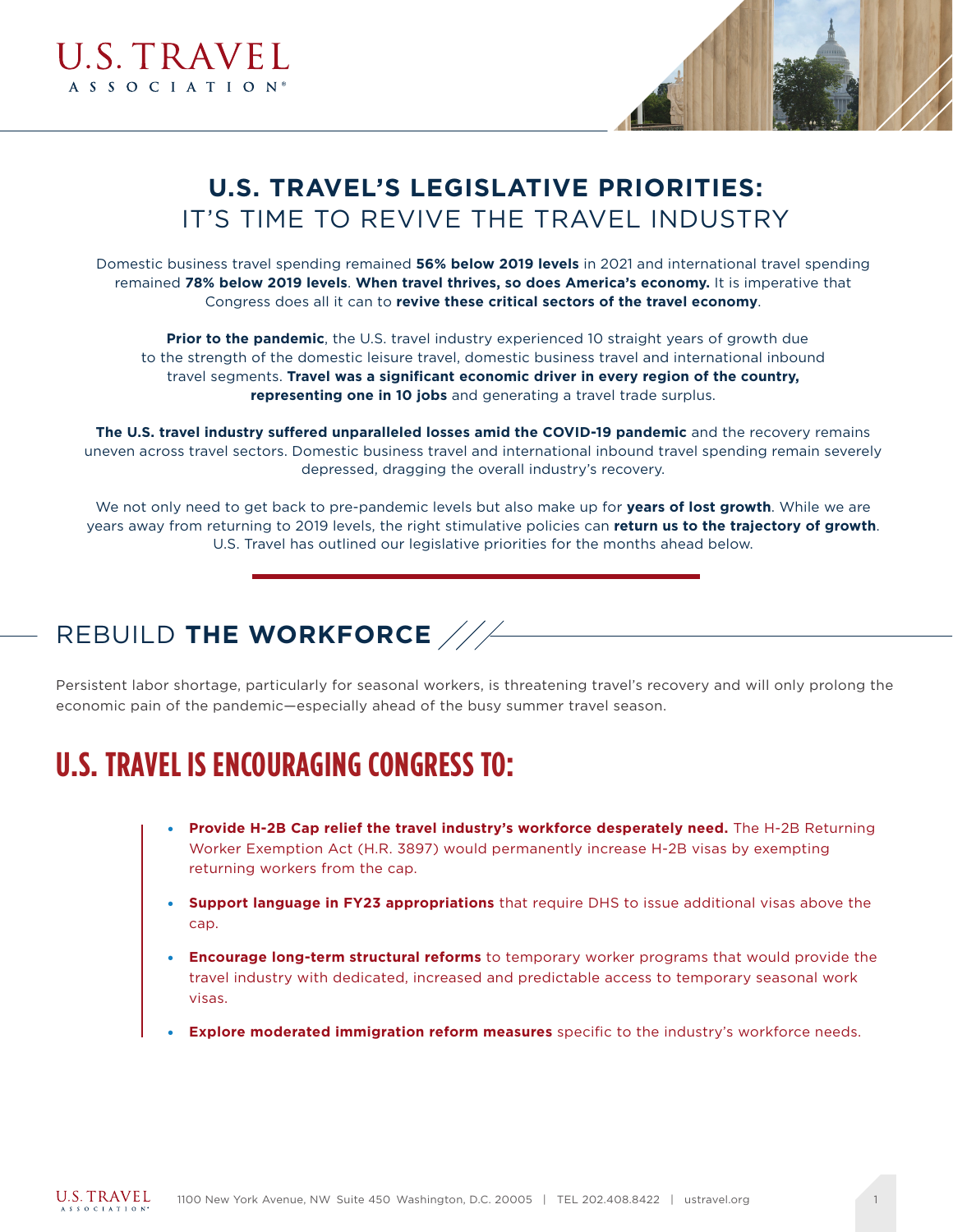### REIGNITE **IN-PERSON BUSINESS MEETINGS AND EVENTS**

**Business travel was still 56% below pre-pandemic levels in 2021 and remains severely depressed. This is having a disproportionate impact on the overall travel industry's recovery.** Despite making up 20% of total trip volume, business travelers account for 40-60% of lodging and air revenue (pre-pandemic). It is time for corporate leaders and the federal government to get back to business to reignite these valuable face-to-face connections and restore this critical segment of the U.S. economy.

### **U.S. TRAVEL IS ENCOURAGING CONGRESS TO:**

- **Help revive business travel spending** in restaurants and entertainement venues by ensuring any year-end tax package:
	- **Restores the deductibility of entertainment business expenses** to spur recovery in the live entertainment and events sector.
	- **Extends full expensing for business meals beyond 2022** to support recovery in the restaurant sector, similar to Senator Tim Scott's (R-SC) Supporting America's Restaurant Workers Act.
- **Provide a more stable environment** for large in-person meetings, conferences, conventions, trade shows and exhibitions, by enacting legislation that ensures event cancellation insurance continues to cover losses related to disease outbreaks and other public health risks.

#### RESTORE **THE PRE-DEPARTURE TESTING REQUIREMENT**

In 2021, international travel spending was a staggering 78% below pre-pandemic levels-remaining severely depressed and damaging communities around the country. Surveys show that pre-departure testing requirements are a deterrent for travelers. In fact, according to a recent survey by Morning Consult, nearly half of respondents (47%) who are unlikely to travel abroad in the next 12 months cited pre-departure testing requirements as one of the reasons and more than half of international travelers (54%) said the added uncertainty of potentially having to cancel a trip due to U.S. pre-departure testing requirements would have a big impact on their likelihood to visit the U.S.

**In the same survey, a large majority of adults (71%)** agreed that they prioritize traveling to destinations without cumbersome entry requirements.

With pandemic-era restrictions such as the pre-departure testing requirement still in effect, international inbound travel cannot fully recover.

### **U.S. TRAVEL IS ENCOURAGING THE ADMINISTRATION TO:**

- **Remove the pre-departure testing requirement for inbound travel to the U.S.** 
	- **Recent progress:** Over 260 organizations signed a letter led by U.S. Travel, urging White House COVID-19 Response Coordinator Dr. Ashish Jha to immediately remove the inbound testing requirement for vaccinated air travelers.